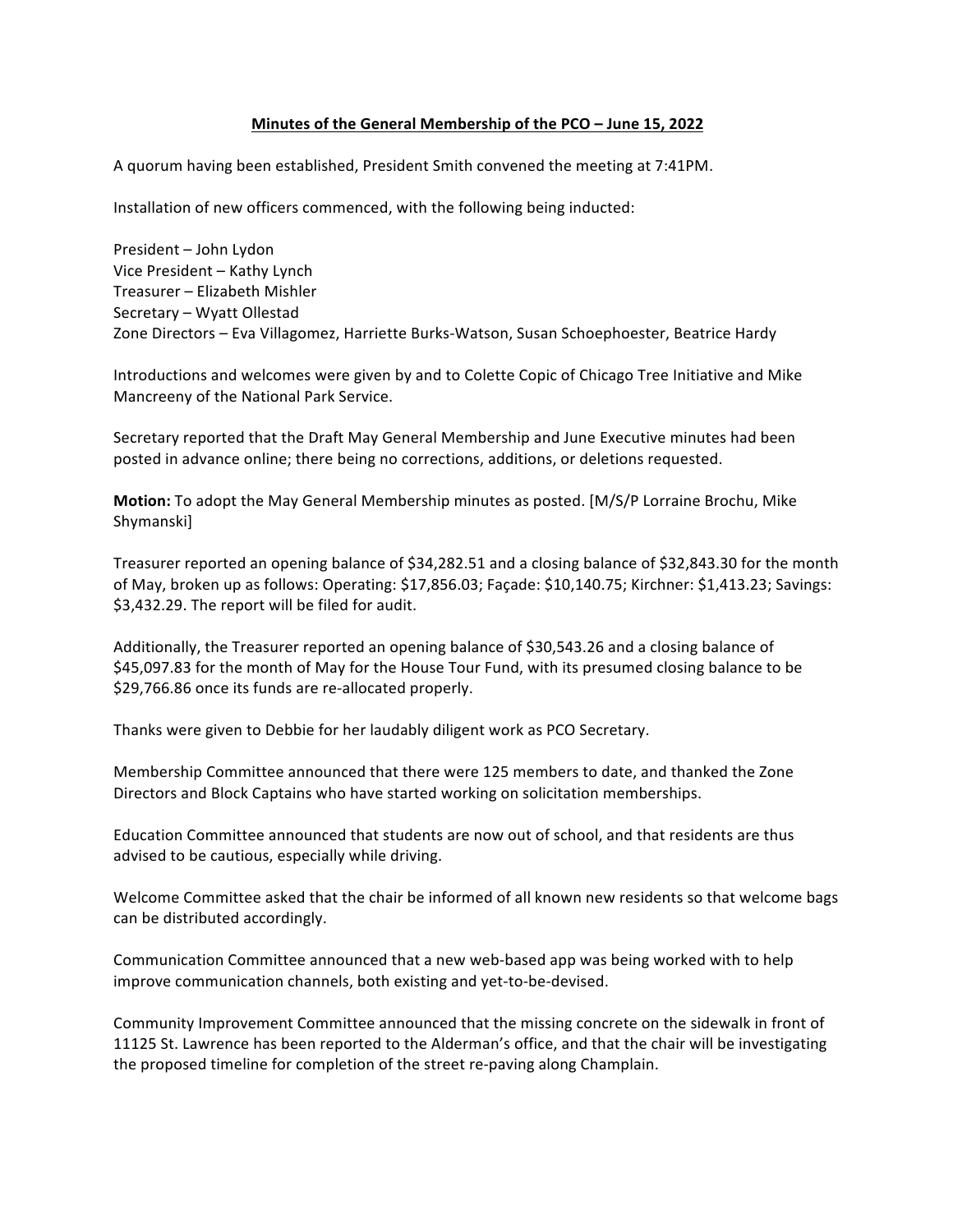DEI Committee reported that it is working on partnerships and opportunities, that it has a mission statement, and that it hopes to have more updates and activities debuting in the fall.

House Tour Committee announced that it has now met twice, with its next meeting to take place on June 27 at 5:30PM at the Florence Lowden Miller Historic Pullman Center. Additionally, the Committee announced that a few houses and other buildings have already been secured for this year's Tour, with more still being sought.

Historic Pullman Foundation (HPF) announced that Railroad Days was a success, and thanked all who volunteered for it. Further, apologies were expressed for the accounting error that resulted in Railroad Days and First Sunday Walking Tours income being deposited incorrectly into the House Tour Fund. Additionally, it was announced that the Exhibit Hall would be open Tuesdays-Sundays starting in July, and that volunteer staff is needed. Finally, it was announced that there will be a speaker event featuring author Ken Schoon Sunday, June 19, at 4:00PM at the Greenstone Church.

Garden Club announced that its annual Garden Walk, 'Bees and the Birds', will take place on June 25 from 10:00AM-4:00PM. Additionally, there will be a lecture and walk-through of the Monument site featuring Rob Reuland on July 24 from 2:00-4:00PM. Further, the Club will be replacing missing flowers in Pullman and Arcade Parks on June 16.

For Old Business:

- The Red Cross' 'Sound the Alarm' event resulted in 289 people being serviced and 364 smoke alarms being installed.

For New Business:

- Introductions were given by the new Executive Board Officers;
- A questionnaire was disseminated to the Membership and discussion held regarding the state and strengths/weaknesses of the PCO to date;
- It was announced that the National Monument's summer camp programs for kids going into the fourth grade is still taking applications for registration, despite it being past the stated deadline;
- It was announced that fitness events will be occurring on the remaining Saturdays in June at the Monument;
- Chicago Tree Initiative (CTI) announced and detailed the following:
	- $\circ$  Colette has printed materials available regarding tips for garden and tree maintenance, as well as general conservation tips;
	- $\circ$  the CTI has programming happening regularly, including assessment of diseased and aging trees, and is happy to partner up with any interested groups regarding such;
	- $\circ$  the CTI can do free tree plantings for any project requiring ten or more trees; and
	- $\circ$  the CTI is having virtual presentations/workshops on Wednesday, June 22 virtually from 3:00-4:00PM and Tuesday, June 28 from 5:00-6:00PM about Arbnet accreditation, which allows any site with more than 25 different species of trees that applies to become part of an international network of arboreta.
- It was announced that an Animal Blessing event for the community is currently scheduled for October 2, with the Greenstone currently a sponsor. Sponsorship from the PCO is being sought, and volunteers will be needed for the event;
- It was announced that Alderman Beale's resource event featuring paper shredding and electronics recycling will take place on June 16 from 10:00AM-2:00PM; and
- The Taste of Chicago localized event will be take place on Saturday, June 18.